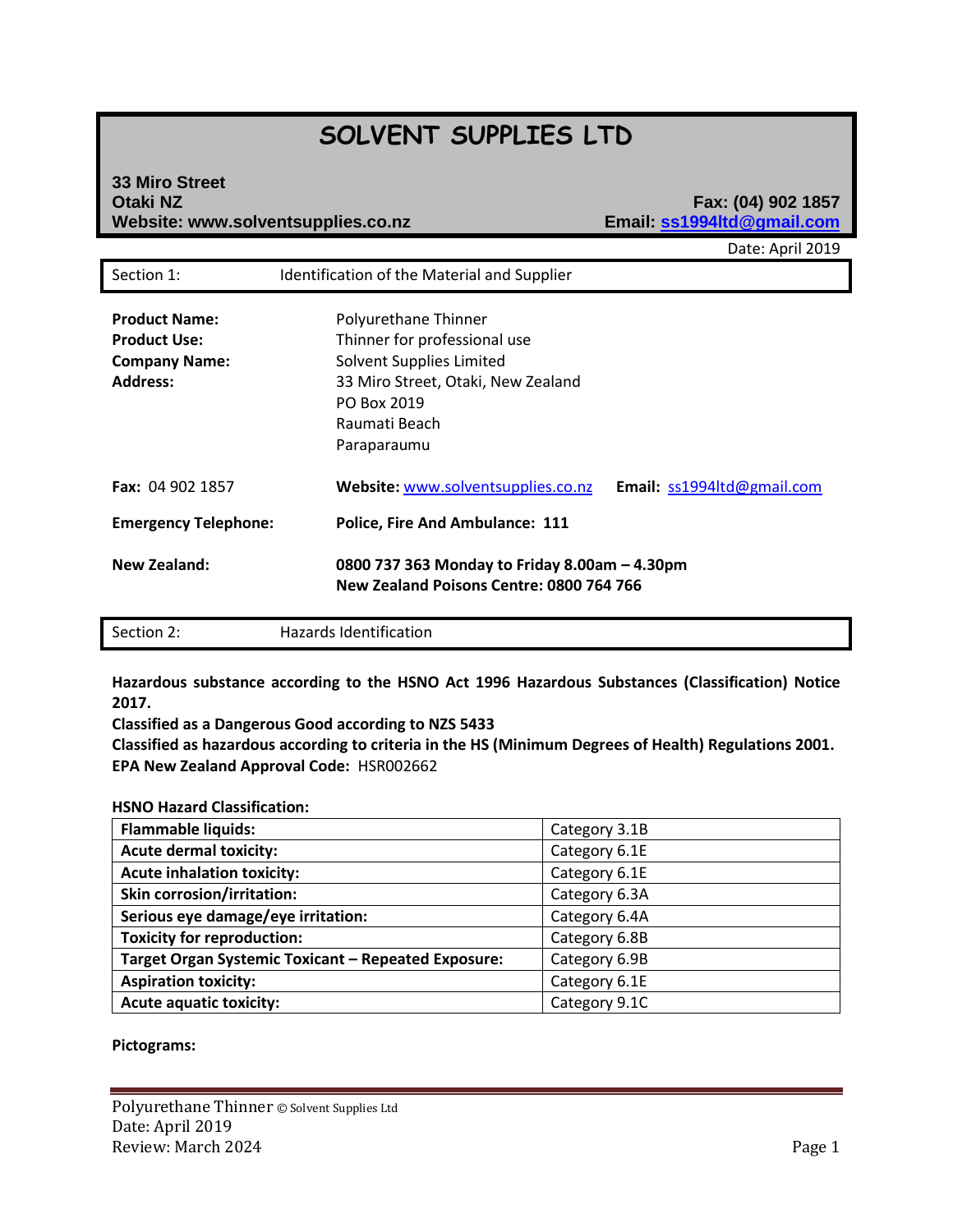

**Signal Word: DANGER** 

# **Hazard statements:**

| H <sub>225</sub> | Highly flammable liquid and vapour.                                |
|------------------|--------------------------------------------------------------------|
| H304             | May be fatal if swallowed and enters airways.                      |
| H313             | Maybe harmful in contact with skin or if inhaled.                  |
| H315             | Causes skin irritation.                                            |
| H319             | Causes serious eye irritation.                                     |
| H361             | Suspected of damaging fertility or the unborn child.               |
| H373             | May cause damage to organs through prolonged or repeated exposure. |
| H402             | Harmful to aquatic life.                                           |

# **Precaution Statements**

| P201 | Obtain special instructions before use.                          |
|------|------------------------------------------------------------------|
| P233 | Keep container tightly closed.                                   |
| P260 | Do not breathe dust/fume/gas/mist/vapours/spray.                 |
| N/A  | If swallowed: Immediately call a poison centre or doctor.        |
| P210 | Keep away from heat/sparks/open flames/hot surfaces. No smoking. |
| N/A  | If exposed or concerned: Get medical advice/attention.           |
| N/A  | Do NOT induce vomiting.                                          |
| N/A  | If eye irritation persists: Get medical advice/attention.        |
| P273 | Avoid release to the environment.                                |
| P280 | Wear protective clothing, gloves and eye/face protection.        |

# **Other hazards which do not result in classification:**

Unknown.

| Section 3: | Composition/Information on Ingredients |  |
|------------|----------------------------------------|--|
|------------|----------------------------------------|--|

| <b>Chemical Ingredient:</b> | <b>CAS No:</b> | <b>Concentration:</b> | <b>GHS Hazardous:</b> |
|-----------------------------|----------------|-----------------------|-----------------------|
| Xylene                      | 1330-20-7      | 30-40%                |                       |
| Ethyl acetate               | 141-78-6       | 20-30%                |                       |
| n-Butyl acetate             | 123-86-4       | 10-20%                |                       |
| Ethylbenzene                | 100-41-4       | 5-10%                 |                       |
| Isopentyl acetate           | 123-92-2       | 5-10%                 |                       |
| 2-methylbutyl acetate       | 624-41-9       | $1 - 3%$              |                       |
| Toluene                     | 108-88-3       | $0.1 - 0.3%$          |                       |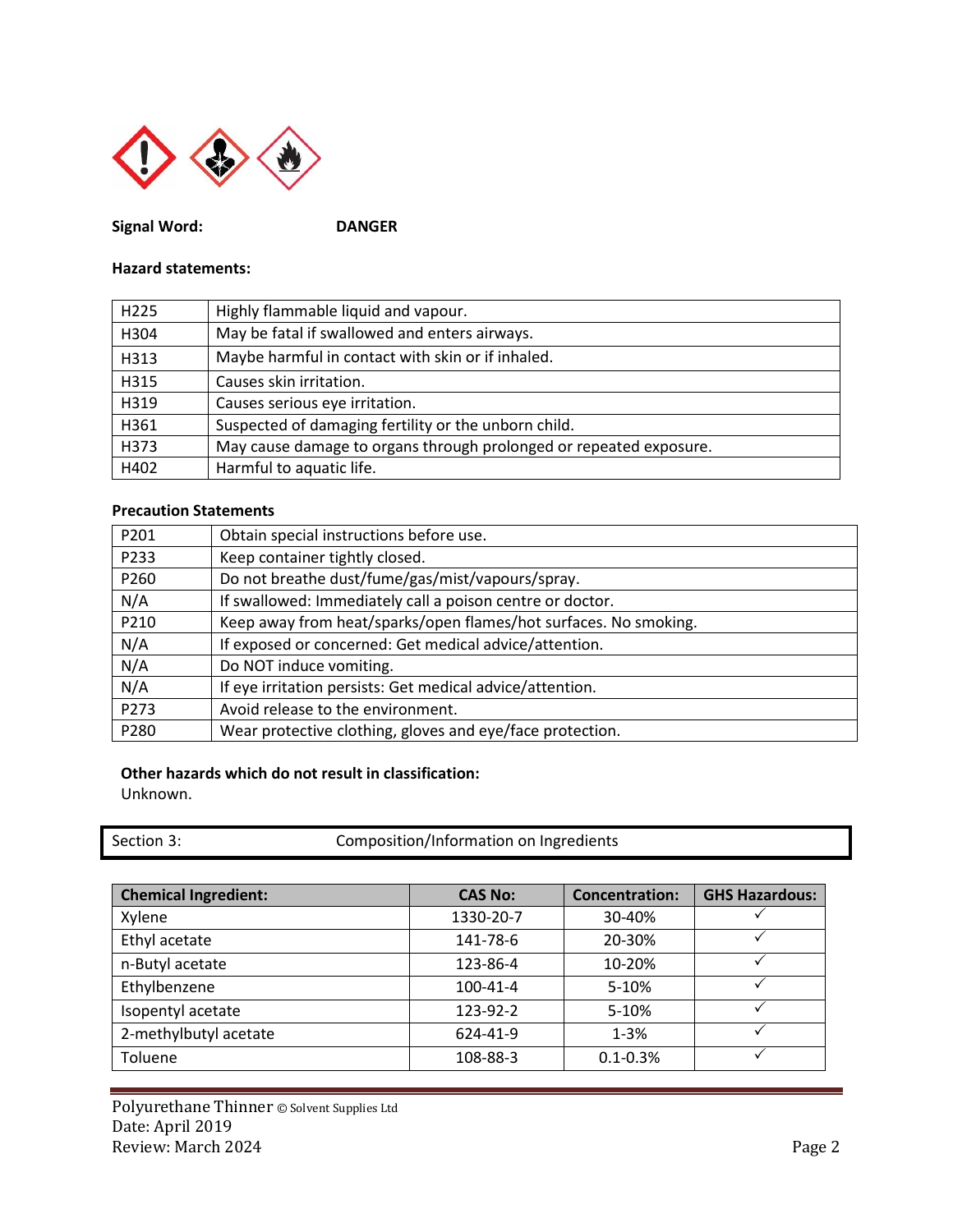Non-regulated ingredients: 0.0-0.1%

Consult the National Poisons Centre (0800 POISON: 0800 764 766) or a doctor in every case of suspected poisoning. If medical advice is needed, have product container or label at hand.

| <b>Eye Contact:</b>  | Remove contact lenses. Irrigate copiously with clean, fresh water for at least 15      |
|----------------------|----------------------------------------------------------------------------------------|
|                      | minutes, holding eyelids apart. Seek medical advice.                                   |
| <b>Skin Contact:</b> | Do NOT use solvents or thinners. Take off all contaminated clothing immediately.       |
|                      | Was skin thoroughly with soap and water or use recognized skin cleanser. If skin       |
|                      | irritation persists, call a physician.                                                 |
| Inhalation:          | Avoid inhalation or vapour or mist. Move to fresh air in case of accidental            |
|                      | inhalation of vapours. If breathing is irregular or has stopped, administer artificial |
|                      | respiration. If unconscious, place in recovery position and seek medical advice. If    |
|                      | symptoms persist, call a physician.                                                    |
| Ingestion:           | If swallowed, seek medical advice immediately and show this safety data sheet          |
|                      | (SDS) or product label. Do NOT induce vomiting. Keep at rest.                          |

# **Symptoms/Effects, Acute and Delayed:**

| Inhalation:                | May cause nose and throat irritation. May cause nervous system depression<br>characterized by the following progressive steps: headache, dizziness, nausea,<br>staggering gait, confusion, unconsciousness. Reports have associated repeat<br>and prolonged overexposure to solvents with permanent brain and nervous<br>system damage. |
|----------------------------|-----------------------------------------------------------------------------------------------------------------------------------------------------------------------------------------------------------------------------------------------------------------------------------------------------------------------------------------|
| Ingestion:                 | May result in gastrointestinal distress.                                                                                                                                                                                                                                                                                                |
| Skin or eye contact:       | May cause irritation or burning of the eyes. Repeated or prolonged liquid<br>contact may cause skin irritation with discomfort and dermatitis.                                                                                                                                                                                          |
| <b>Notes to physician:</b> | No data available on this product. See section 3 and 11 for hazardous<br>ingredients found in the product.                                                                                                                                                                                                                              |

| Section 5: | <b>Fire Fighting Measures</b> |
|------------|-------------------------------|
|            |                               |

| <b>Suitable Extinguishing Media:</b>   | Universal aqueous film-foaming foam. Carbon dioxide (CO2). Dry      |
|----------------------------------------|---------------------------------------------------------------------|
|                                        | chemical and water spray.                                           |
| <b>Unsuitable Extinguishing Media:</b> | High volume water jet.                                              |
| <b>Specific Hazards:</b>               | Highly flammable liquid and vapour. Vapours may form explosive      |
|                                        | mixtures with air. Remove all sources of ignition. Solvent vapours  |
|                                        | are heavier than air and may spread along floors. Do not allow run- |
|                                        | off from fire-fighting to enter drains or water courses. Never use  |
|                                        | pressure to empty container – container is not a pressure vessel.   |
|                                        | Always keep in containers of same material as the original.         |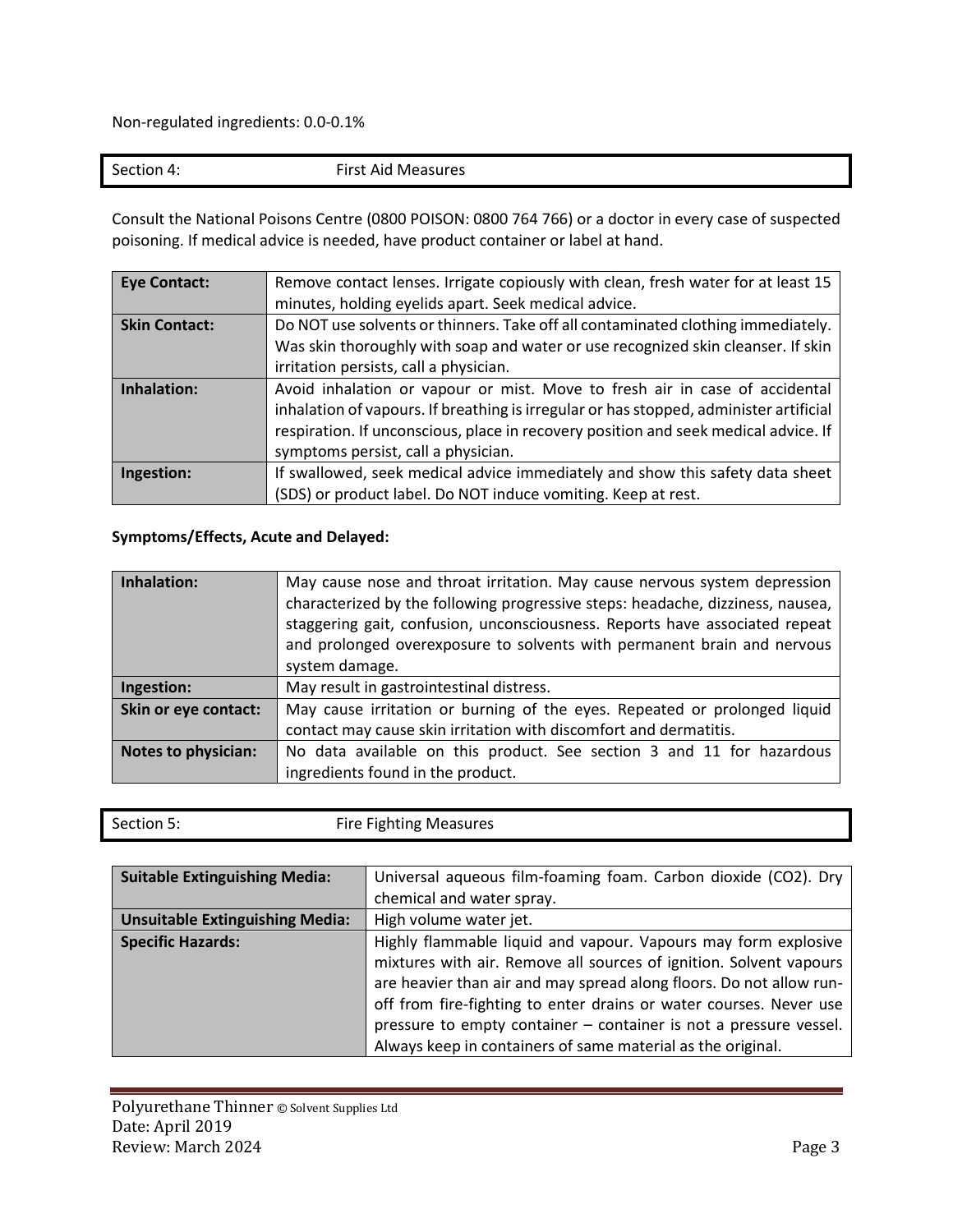| Fire-fighting equipment: | Wear as appropriate. Full protective flameproof clothing, Wear self- |  |
|--------------------------|----------------------------------------------------------------------|--|
|                          | contained breathing apparatus for fire-fighting if necessary. In the |  |
|                          | event of fire, cool tanks with water spray.                          |  |

| Section 6: | <b>Accidental Release Measures</b> |
|------------|------------------------------------|
|            |                                    |

| <b>Personal Precautions:</b>      | Keep in a well-ventilated place. Keep away from sources of ignition.<br>Comply with safety directives (see sections 7 and 8). Do not inhale<br>vapours.                                                                                                               |
|-----------------------------------|-----------------------------------------------------------------------------------------------------------------------------------------------------------------------------------------------------------------------------------------------------------------------|
| <b>Environmental Precautions:</b> | Do not let product enter drains. Notify the respective authorities in<br>accordance with local law in the case of contamination of rivers, lakes or<br>waste systems.                                                                                                 |
| <b>Methods for cleaning up:</b>   | Contain and collect spillage with non-combustible absorbent materials<br>e.g. sand, earth, vermiculite, diatomaceous earth and place in container<br>for disposal according to local authorities. Clean preferably with a<br>detergent and avoid the use of solvents. |

| Section 7. | Handling and Storage |  |
|------------|----------------------|--|
|            |                      |  |
|            |                      |  |

| Handling:                           | Prevent the creation of flammable or explosive concentrations of vapour in   |  |  |
|-------------------------------------|------------------------------------------------------------------------------|--|--|
|                                     | air and avoid vapour concentrations higher than the occupational exposure    |  |  |
|                                     | limits. The product should only be used in areas from which all naked lights |  |  |
|                                     | and other sources of ignition have been excluded. Preparation may charge     |  |  |
|                                     | electronically: always use grounded leads when transferring from one         |  |  |
|                                     | container to another.                                                        |  |  |
|                                     | Operators should wear antistatic footwear and clothing. No sparking tools    |  |  |
|                                     | should be used. Avoid skin and eye contact. Do not breathe vapours or        |  |  |
|                                     | spray mists. Do not smoke, eat or drink in the application area.             |  |  |
| Storage:                            | Observe label precautions. Refer to Technical Data Sheet (TDS) for further   |  |  |
|                                     | information about storage temperature. Store in a dry, well ventilated       |  |  |
|                                     | place away from sources of heat, ignition and direct sunlight. No smoking.   |  |  |
|                                     | Prevent unauthorized access. Containers which are opened must be             |  |  |
|                                     | carefully resealed and kept upright to prevent leakage.                      |  |  |
| <b>Suitable</b><br>container<br>and | Always keep in containers made of the same material as the supply            |  |  |
| packaging<br>materials<br>for       | container.                                                                   |  |  |
| safe storage:                       |                                                                              |  |  |

Section 8: Exposure Controls/Personal Protection

# **Health Exposure Guidelines:**

NZ Workplace Exposure Standards (WES) has been set for components in this product.

| <b>Chemical Name</b> | <b>WES-TWA</b> | <b>WES-STEL</b> |
|----------------------|----------------|-----------------|
| Xylene:              | TWA            | 50 ppm          |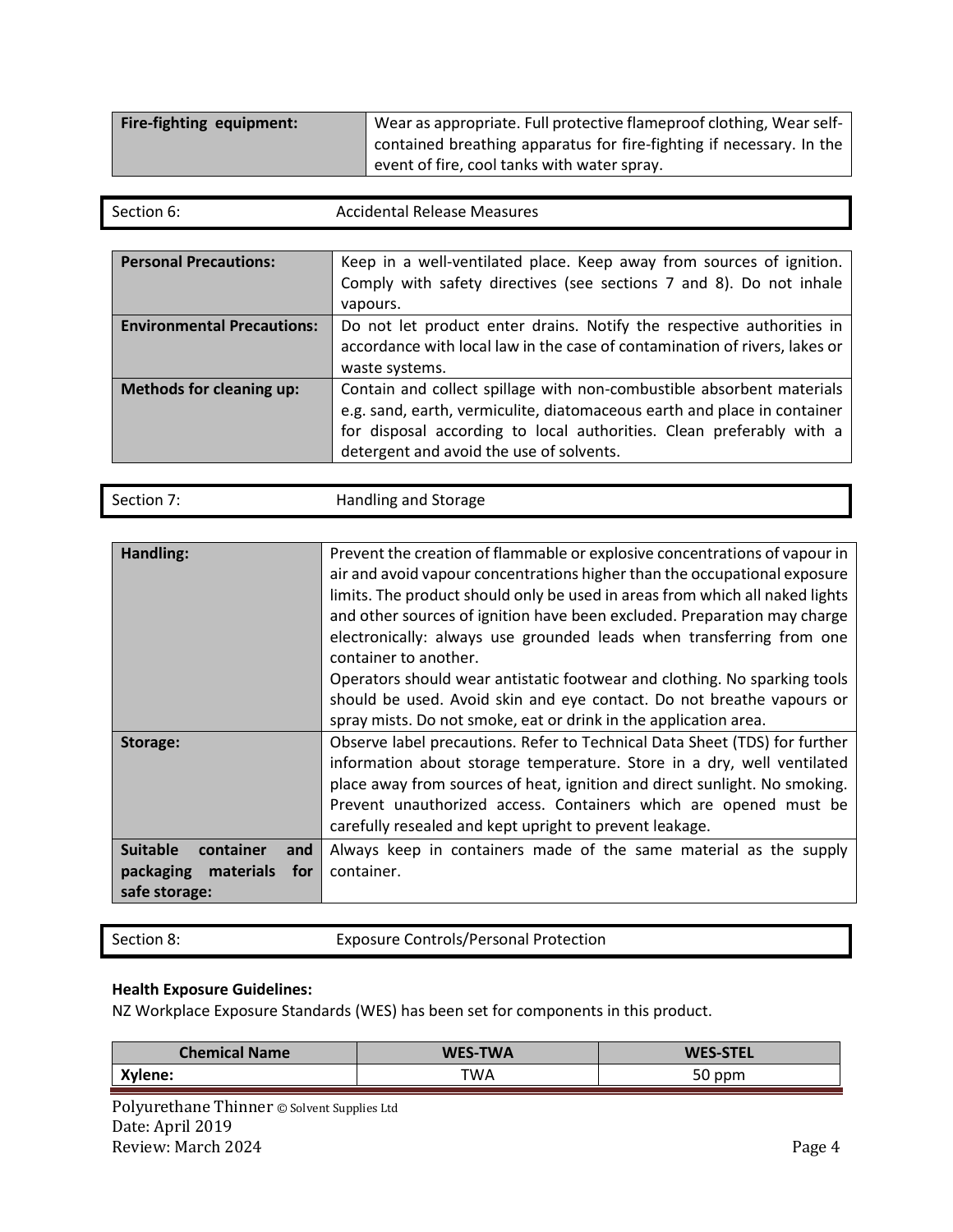|                           | <b>TWA</b>  | $217$ mg/m <sub>3</sub> |
|---------------------------|-------------|-------------------------|
| <b>Ethyl Acetate:</b>     | <b>TWA</b>  | 200 ppm                 |
|                           | <b>TWA</b>  | 720 mg/m <sub>3</sub>   |
| n-Butyl Acetate:          | <b>TWA</b>  | 150 ppm                 |
|                           | <b>STEL</b> | 200 ppm                 |
|                           | <b>STEL</b> | 950 mg/m <sub>3</sub>   |
|                           | <b>TWA</b>  | 713 mg/m <sub>3</sub>   |
| Ethylbenzene:             | <b>TWA</b>  | 100 ppm                 |
|                           | <b>STEL</b> | 125 ppm                 |
|                           | <b>STEL</b> | 543 mg/m <sub>3</sub>   |
|                           | <b>TWA</b>  | 434 mg/m <sub>3</sub>   |
| <b>Isopentyl Acetate:</b> | <b>TWA</b>  | 100 ppm                 |
|                           | <b>TWA</b>  | 532 mg/m <sub>3</sub>   |
| <b>Toluene:</b>           | <b>TWA</b>  | 50 ppm                  |
|                           | <b>TWA</b>  | 188 mg/m <sub>3</sub>   |

| <b>Engineering Measures:</b>   | Provide adequate ventilation. This should be achieved by a good general<br>extraction and $-$ if practically feasible $-$ by the use of a local exhaust<br>ventilation. If these are not sufficient to maintain concentrations of<br>particulates and solvent vapour below the OEL, suitable respiratory<br>protection must be worn. |
|--------------------------------|--------------------------------------------------------------------------------------------------------------------------------------------------------------------------------------------------------------------------------------------------------------------------------------------------------------------------------------|
| Glossary:                      | <b>CEIL: Ceiling Exposure Limit</b>                                                                                                                                                                                                                                                                                                  |
|                                | STEL: Short Term Exposure Limit                                                                                                                                                                                                                                                                                                      |
|                                | <b>TWA: Time Weighted Average</b>                                                                                                                                                                                                                                                                                                    |
| <b>Personal Protective</b>     | Personal Protective Equipment should be worn to prevent contact with                                                                                                                                                                                                                                                                 |
| <b>Equipment (PPE):</b>        | eyes, skin or clothing.                                                                                                                                                                                                                                                                                                              |
| <b>Respiratory Protection:</b> | In case of insufficient ventilation, wear suitable respiratory equipment.                                                                                                                                                                                                                                                            |
| <b>Eye Protection:</b>         | Use safety eyewear designed to protect against splash of products.                                                                                                                                                                                                                                                                   |
| <b>Hand Protection:</b>        | The breakthrough time of gloves is unknown for the product itself. The glove                                                                                                                                                                                                                                                         |
|                                | material given is recommended on basis of the substances in the                                                                                                                                                                                                                                                                      |
|                                | preparation.                                                                                                                                                                                                                                                                                                                         |

| <b>Chemical Name:</b> | <b>Glove Material:</b>   | <b>Glove Thickness:</b> | <b>Break Through Time</b> |
|-----------------------|--------------------------|-------------------------|---------------------------|
| Xylene:               | Nitrile rubber           | $0.33$ mm               | 30 MIN                    |
|                       | Viton (R) $^{\circledR}$ | $0.7$ mm                | 480 MIN                   |
| <b>Ethyl Acetate:</b> | Nitrile rubber           | $0.33$ mm               | <b>10 MIN</b>             |
|                       | Viton (R) $^{\circledR}$ | $0.7$ mm                | 480 MIN                   |
| n-Butyl Acetate:      | Nitrile rubber           | $0.7$ mm                | <b>10 MIN</b>             |
|                       | Viton (R) ®              | $0.33$ mm               | 30 MIN                    |

The protective glove should be checked in each case for their work specific suitability e.g. mechanical stability, product compatibility and antistatic properties. When the intended use is for spray application, a nitrile glove of the chemical resistance group 3 (e.g. Dermatril  $^{\circledR}$ glove) is to be used. After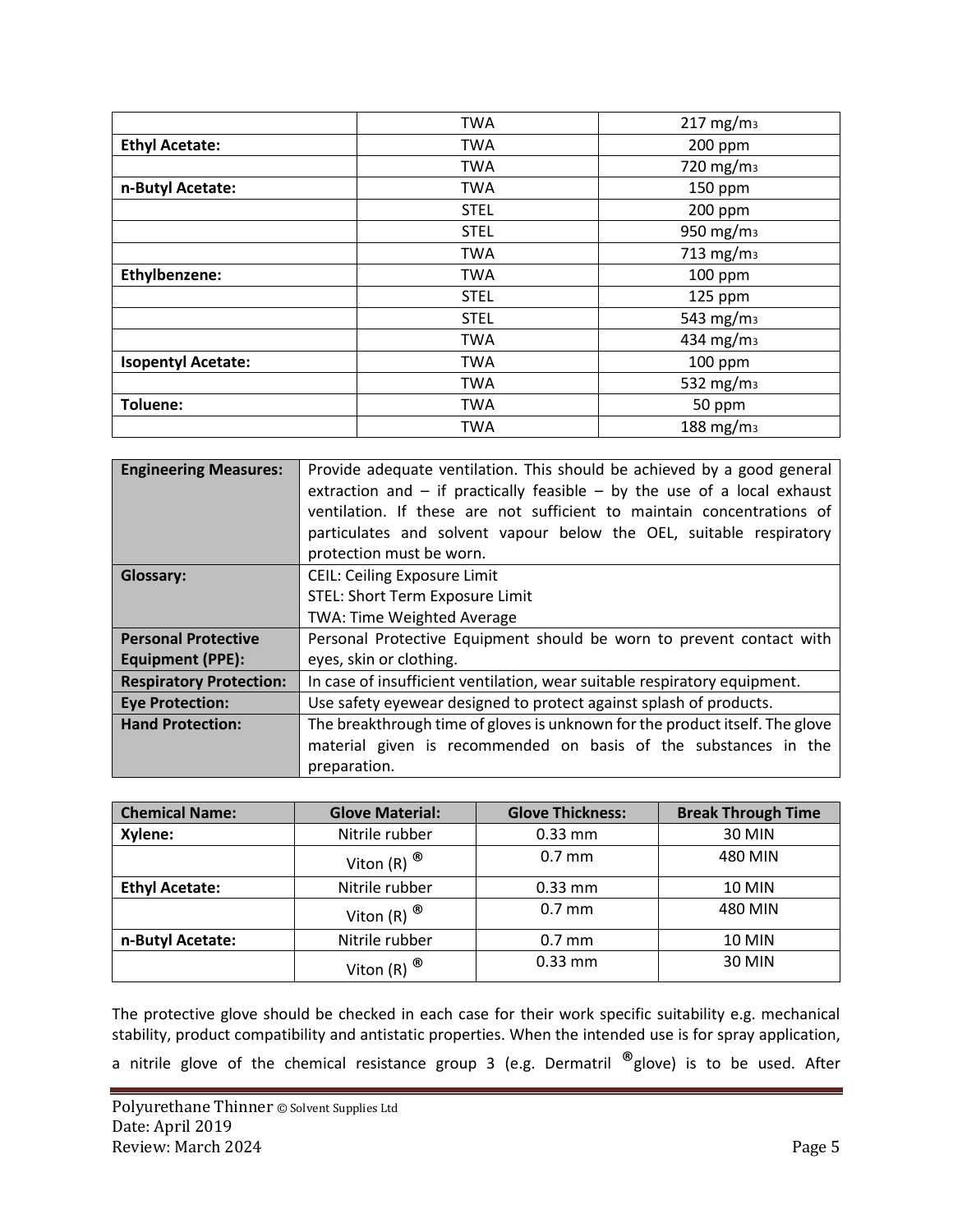contamination, the glove has to be changed. If immersing the hands into the product is not avoidable (e.g. maintenance work) a butyl or fluorocarbon rubber glove should be used. When skin exposure may occur to materials specified in section 3 of this SDS, advice should be sought from the glove supplier as to appropriate type to use with this product and the permeation breakthrough times. Care should be taken when working with sharp edged articles as these can easily damage the gloves and make them ineffective. The instructions and information provided by the glove supplier on use, storage, maintenance and replacement must be followed. Damaged gloves or those showing signs of wear should be replaced immediately.

# **Skin and body protection**

Wear suitable protective clothing. Personnel should wear antistatic clothing made of nature fibre or of high temperature resistant synthetic fibre.

# **Hygiene measures**

Wash skin thoroughly with soap and water or use recognized skin cleanser. Do not use organic solvents.

Section 9: Physical and Chemical Properties

| <b>Property</b>               | <b>Unit of Measurement</b> | <b>Typical Value</b>          |
|-------------------------------|----------------------------|-------------------------------|
| Appearance/Form:              |                            | Liquid                        |
| Colour:                       |                            | Clear                         |
| Odour:                        |                            | <b>Characteristic Solvent</b> |
| Odour Threshold:              |                            | No data available             |
| pH:                           |                            | Not applicable                |
| Melting Point/Freezing Point: | °C                         | Not applicable                |
| Flash Point:                  | $^{\circ}$ C               | 13 (EIN ISO 3679)             |
| Evaporation rate:             | nBuAc=1                    | Slower than Ether             |
| Flammability:                 | Solid, gas                 | No data available             |
| <b>Upper Explosion Limit:</b> |                            | 11.4%                         |
| Lower Explosion Limit:        |                            | 1%                            |
| Vapour Pressure @ 20°C:       | hPa                        | 33.9                          |
| Solubility:                   |                            | Moderate                      |
| Vapour Density:               | $air = 1$                  | No data available             |
| Density:                      | g/cm <sub>3</sub>          | 0.88 (DIN 53217/ISO 2811)     |
| Partition coefficient:        | n-octanol/water            | No data available             |
| Auto-ignition temperature:    | °C                         | 360 (DIN 51794)               |
| Decomposition temperature:    | $^{\circ}$ C               | No data available             |
| Viscosity:                    | $\rm ^{\circ}C$            | $<$ 20 S (ISO 2431-1993 6 mm) |

Section 10: Stability and Activity

| <b>Chemical Stability:</b>  | Stable.                                                                      |
|-----------------------------|------------------------------------------------------------------------------|
| <b>Conditions to avoid:</b> | Stable under recommended storage and handling conditions<br>(see section 7). |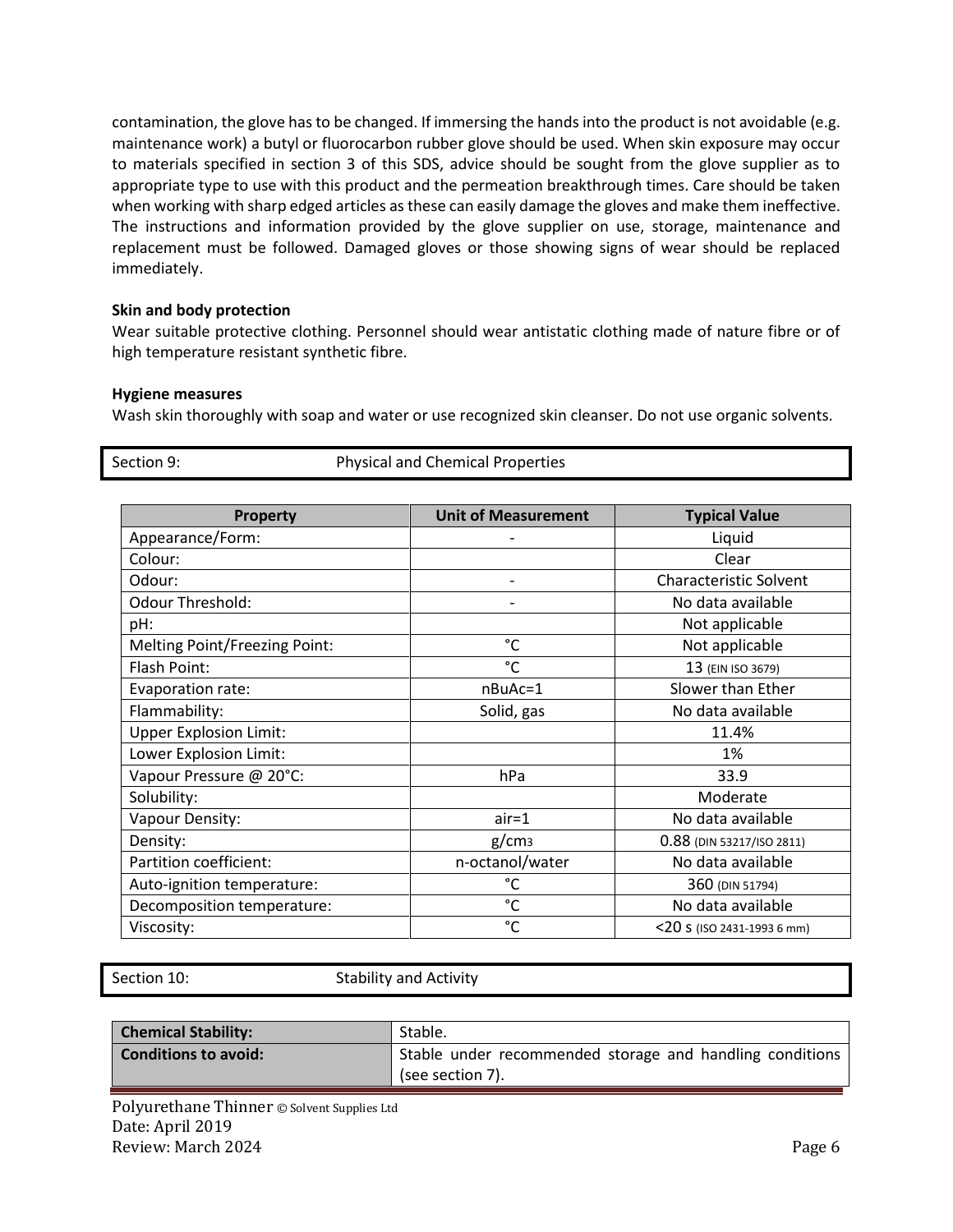| <b>Materials to avoid:</b>              | Keep away from strong oxidizing agents, strong alkaline and<br>strong acid materials in order to avoid exothermic reactions.                             |
|-----------------------------------------|----------------------------------------------------------------------------------------------------------------------------------------------------------|
| <b>Hazardous decomposition product:</b> | When exposed to high temperatures, may produce hazardous<br>decomposition products such as carbon monoxide and dioxide,<br>smoke and oxides of nitrogen. |

| Section 11: | <b>Toxicological Information</b> |
|-------------|----------------------------------|
|             |                                  |

**Potential Health effects:** This section includes possible adverse effects which could occur if this product is not handled in the recommended manner.

| Inhalation:          | May cause nose and throat irritation. My cause nervous system<br>depression characterized by the following progressive steps:<br>headache, dizziness, nausea, staggering gait, confusion and<br>unconsciousness. Reports have associated repeated and<br>prolonged overexposure to solvents with permanent brain<br>damage and nervous system damage. |
|----------------------|-------------------------------------------------------------------------------------------------------------------------------------------------------------------------------------------------------------------------------------------------------------------------------------------------------------------------------------------------------|
| Ingestion:           | May result in gastrointestinal distress.                                                                                                                                                                                                                                                                                                              |
| Skin or eye contact: | May cause irritation of the eyes. Repeated and prolonged liquid<br>contact may cause skin irritation with discomfort and dermatitis.                                                                                                                                                                                                                  |

# **Delayed and immediate effects and chronic effects from short/long term exposure:**

| <b>Acute oral toxicity:</b>       | Not hazardous.                            |  |
|-----------------------------------|-------------------------------------------|--|
| <b>Acute dermal toxicity:</b>     | <b>Xylene: Category 4</b>                 |  |
|                                   | <b>Ethylbenzene: Category 4</b>           |  |
|                                   | % of unknown composition: 2%              |  |
| <b>Skin corrosion/irritation:</b> | Xylene: Category 2                        |  |
|                                   | <b>Ethyl Acetate: Category 3</b>          |  |
|                                   | n-Butyl Acetate: Category 3               |  |
|                                   | <b>Isopentyl Acetate: Category 3</b>      |  |
|                                   | 2-Methylbutyl Acetate: Category 3         |  |
|                                   | <b>Toluene: Category 2</b>                |  |
| Serious eye damage/irritation:    | Xylene: Category 2A                       |  |
|                                   | <b>Ethyl Acetate: Category 2A</b>         |  |
| <b>Respiratory sensitization:</b> | Not classified according to GHS criteria. |  |
| <b>Skin sensitization:</b>        | Not classified according to GHS criteria. |  |
| <b>Germ cell mutagenicity:</b>    | Not classified according to GHS criteria. |  |
| Carcinogenicity:                  | Not classified according to GHS criteria. |  |
| <b>Toxicity for reproduction:</b> | <b>Toluene: Category 2</b>                |  |
| Target Organ Systemic Toxicant -  | Not classified according to GHS criteria. |  |
| single exposure:                  |                                           |  |
| Target Organ Systemic Toxicant -  | No data available.                        |  |
| repeated exposure:                |                                           |  |
| <b>Aspiration toxicity:</b>       | <b>Xylene: Category 1</b>                 |  |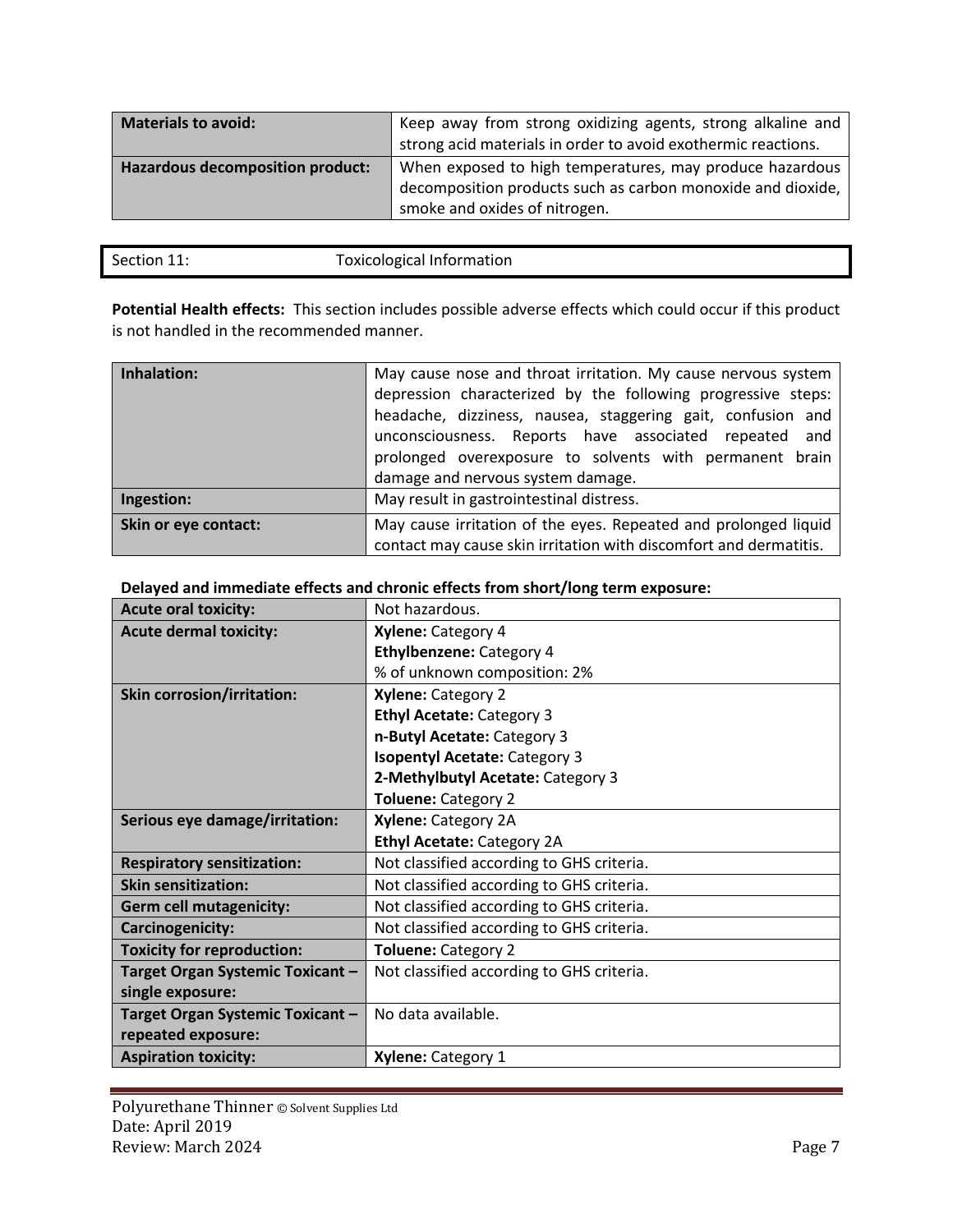|                                         | <b>Ethylbenzene: Category 1</b>                                      |
|-----------------------------------------|----------------------------------------------------------------------|
|                                         | <b>Toluene: Category 1</b>                                           |
| Numerical measures of toxicity          | No information available.                                            |
| (acute toxicity estimation (ATE)        |                                                                      |
| etc):                                   |                                                                      |
| related<br>the<br><b>Symptoms</b><br>to | Exposure to component solvents vapours concentration in excess       |
| physical,<br>chemical<br>and            | of the stated occupational exposure limit may result in adverse      |
| toxicological characteristics:          | health effects such as mucous membrane and respiratory system        |
|                                         | irritation and adverse effects on kidneys, liver and central nervous |
|                                         | system. Symptoms and signs include headache, dizziness, fatigue,     |
|                                         | muscular weakness, drowsiness and in extreme cases loss of           |
|                                         | consciousness. Through skin absorption, solvents can cause some      |
|                                         | of the effects described here. Repeated or prolonged contact with    |
|                                         | the preparation may cause removal of natural fat from the skin       |
|                                         | resulting in non-allergic contact dermatitis and absorption through  |
|                                         | the skin. The liquid splashed in the eyes may cause irritation and   |
|                                         | reversible damage.                                                   |

Section 12: Hazard Identification

| <b>Eco-Toxicity effects:</b>          | There is no data available on this product. The product should not |  |
|---------------------------------------|--------------------------------------------------------------------|--|
|                                       | enter drains and watercourses.                                     |  |
| <b>Acute toxicity:</b>                | n-Butyl Acetate: Category 3                                        |  |
|                                       | <b>Ethylbenzene: Category 2</b>                                    |  |
|                                       | Xylene: Category 9.4C                                              |  |
|                                       | % of unknown composition: 2%                                       |  |
|                                       | Eco-toxic to terrestrial invertebrates.                            |  |
| <b>Persistence and degradability:</b> | No information available.                                          |  |
| <b>Bio-Accumulation:</b>              | No information available.                                          |  |
| <b>Mobility in soil:</b>              | No information available.                                          |  |
| <b>Other Adverse Effects:</b>         | No information available.                                          |  |

Product contains environmentally hazardous substances and product is not classified per GHS.

Section 13: Disposal Considerations

# **Disposal:**

Dispose of in accordance with local regulations.

# **Disposal considerations:**

A disposal process that converts the waste into energy is recommended. If this is not possible, the hazardous waste must be disposed of by incineration.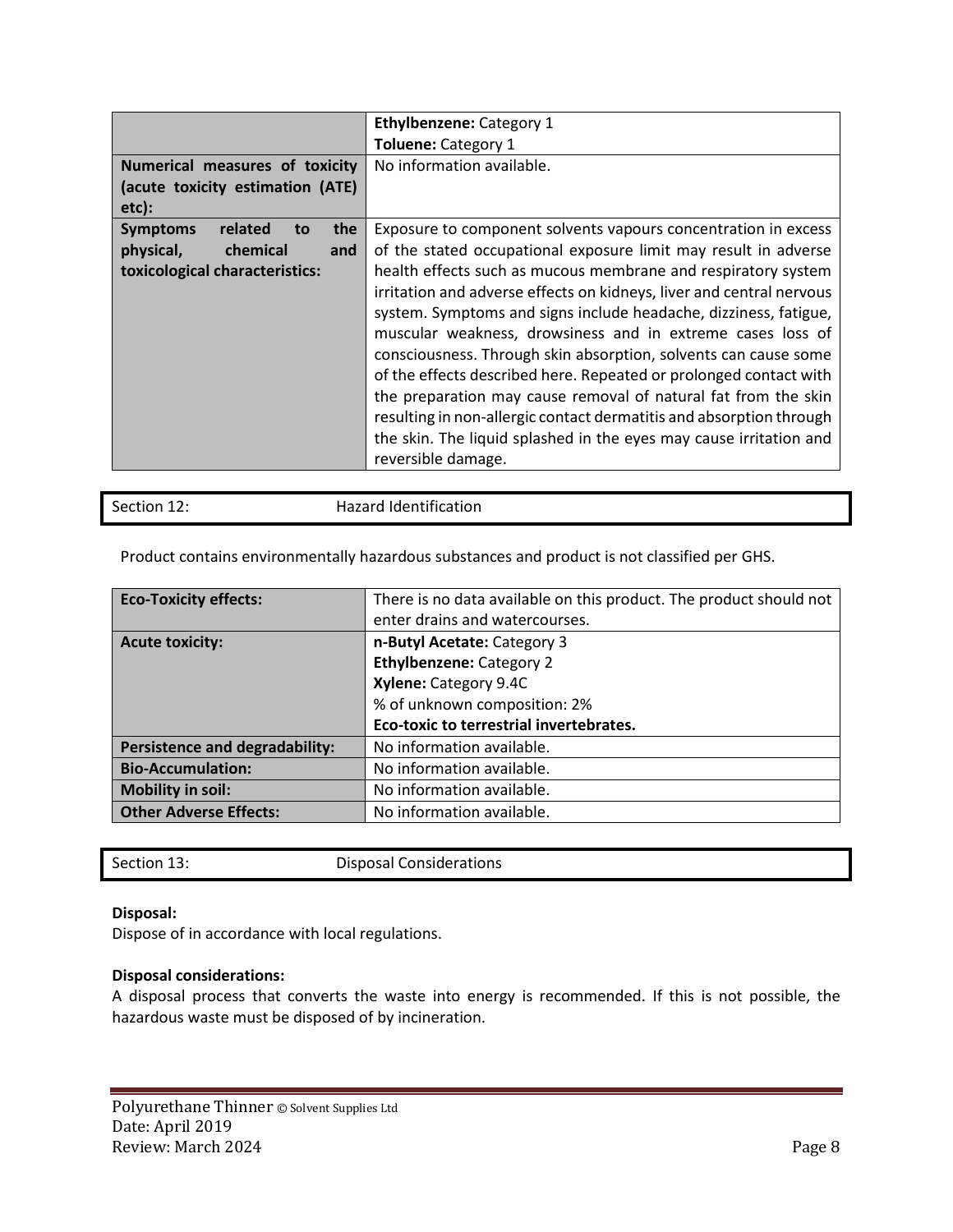# Section 14: Transport Information

This product is not classified as a Dangerous Goods.

Please consult the Land Transport Rule: Dangerous Goods 2005, and NZS 5433:2012 Transport of Dangerous Goods on Land for information.

**NZS5433:** 

| <b>UN No</b>                 | 1263                   |
|------------------------------|------------------------|
| <b>Proper Shipping Name:</b> | Paint related material |
| <b>Hazard Class:</b>         |                        |
| <b>Packing Group:</b>        |                        |
| <b>Hazchem Code:</b>         | 3YE                    |

# **IMDG (Sea Transport):**

| <b>UN No</b>                    | 1263                   |
|---------------------------------|------------------------|
| <b>Proper Shipping Name:</b>    | Paint related material |
| <b>Hazard Class:</b>            |                        |
| <b>Subsidiary Hazard Class:</b> | Not applicable         |
| <b>Packing Group:</b>           |                        |
| <b>Marine Pollutant:</b>        | No                     |
| EmS:                            | $F-E.S-E$              |

# **ICAO/IATA (Air Transport):**

| <b>UN No</b>                    | 1263                   |
|---------------------------------|------------------------|
| <b>Proper Shipping Name:</b>    | Paint related material |
| <b>Hazard Class:</b>            |                        |
| <b>Subsidiary Hazard Class:</b> | Not applicable         |
| <b>Packing Group:</b>           |                        |

# **Transportation Instructions:**

Confirm that there is no breakage, corrosion or leakage from the container before shipping. Prevent damage to cargo when loading from falling, dropping or collapse. Ship in appropriate containers with denotation of the content in accordance with the relevant statues and rules.

| Section 15: | Regulatory Information |
|-------------|------------------------|
|             |                        |
|             |                        |

# **Hazardous substance according to the HSNO Act 1996 Hazardous Substances (Classification) Notice 2017.**

**HSNO Substance Approval Code**: HSR002662

| <b>HSNO Control A:</b> | This product must be under the control of |
|------------------------|-------------------------------------------|
|                        | an approved handler during use.           |